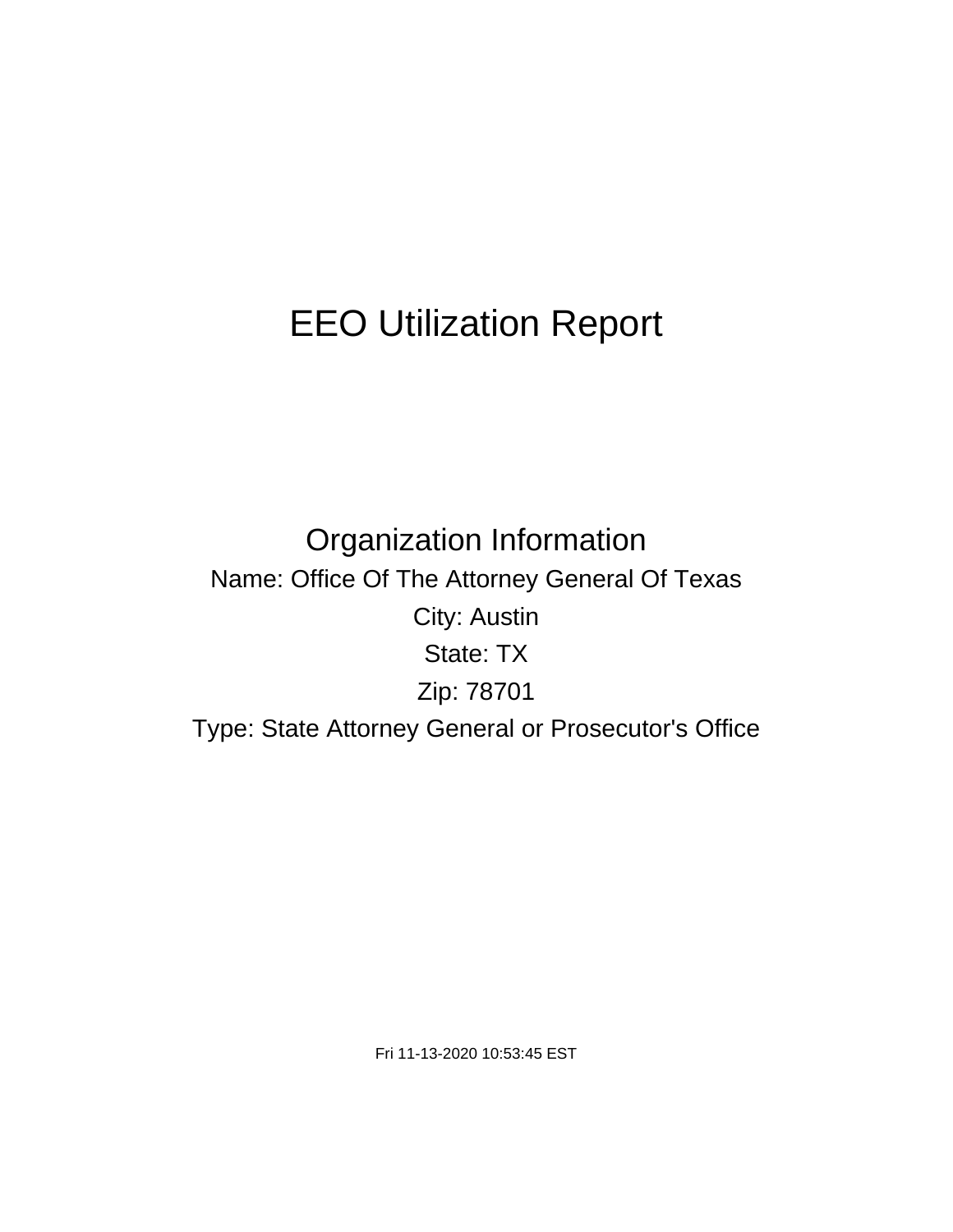# **Step 1: Introductory Information**

## **Policy Statement:**

The Office of the Attorney General (OAG) is committed to providing a workplace free of discrimination based on race, sex, religion, color, national origin, age, disability, or genetic information and to providing equal employment opportunities (EEO) for all employees and individuals seeking employment regardless of the above-identified factors. Accordingly, the OAG shall take action to ensure that equal employment opportunities are consistent with applicable laws and regulations.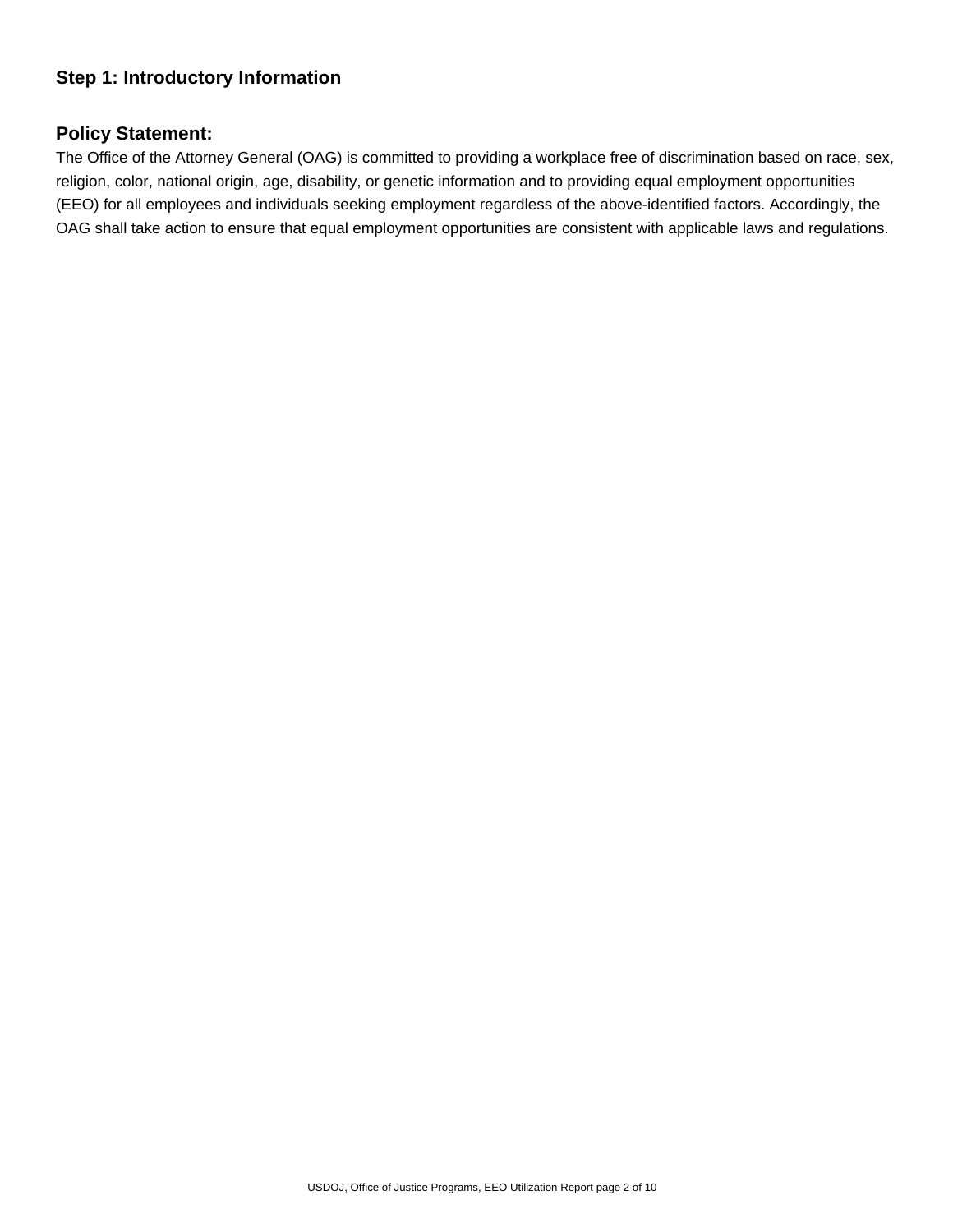# **Step 4b: Narrative of Interpretation**

The OAG has sixteen instances of underutilization: The highest underutilization is the "White Female Protective Services: Sworn-Patrol Officers" category with an underutilization of (-23%). The other areas of underutilization are White Female Technicians (-19%); White Male Professionals (-17%); White Male Administrative Support (-14%); Black or African American Male Protective Services: Sworn-Officials (-12%); White Female Professionals (-9%); Hispanic or Latino Female Protective Services: Sworn-Patrol Officers (-7%); Hispanic or Latino Male Administrative Support (-6%); Asian Male Protective Services: Sworn-Patrol Officers (-4%); Asian Female Protective Services: Sworn-Patrol Officers (-4%); Black or African American Male Administrative Support (-3%); Asian Male Professionals (-3%); Black or African American Male Professionals (-2%); Asian Female Professionals (-1%); Other Male Professionals (0%); and Other Female Professionals (0%)

Pursuant to the OAG EEO Plan, this agency will endeavor to recruit more staff for the categories identified above. As a state agency, the OAG is unable to compete effectively in many job categories. Nonetheless, public sector employment does offer some advantages that may allow the OAG to attempt to recruit in the identified job categories.

# **Step 5: Objectives and Steps**

# **1. To encourage White males to apply for vacancies in the Professionals and Administrative Support job categories**

a. The OAG will continue to broadly market OAG positions in an effort to achieve a diverse and qualified applicant pool; attend career fairs, including those that target veterans; post jobs on external websites; continue the agency's robust law clerk and internship program; and continue to collaborate with universities and law schools to attract professionals and employees in the above-identified job categories.

#### **2. To encourage Hispanic males to apply for vacancies in the Administrative Support job category**

a. The OAG will emphasize the recruitment of Hispanic males for jobs in the above-identified EEO category by engaging in activities such as: broadly marketing OAG positions in an effort to achieve a diverse and qualified applicant pool; attending career fairs, including those that target veterans and minorities; posting jobs on external websites; and promoting the agency as a dynamic state agency with a diverse workforce.

## **3. To encourage African American males to apply for vacancies in the Professionals, Protective Services: Sworn-Officials, and Administrative Support job categories**

a. The OAG will emphasize the recruitment of African American males for jobs in the above-identified EEO categories by engaging in activities such as: broadly marketing OAG positions in an effort to achieve a diverse and qualified applicant pool; attending career fairs, including those that target veterans and minorities; posting jobs on external websites; continuing the agency's robust law clerk and internship program, which attracts a diverse group of students to experience working at our agency; collaborating with universities and law schools to attract the aboveidentified individuals for these job categories; and promoting the agency as a dynamic state agency with a diverse workforce.

#### **4. To encourage Asian males to apply for the vacancies in the Professionals and Protective Services: Sworn-Patrol Officers job categories**

a. The OAG will emphasize the recruitment of Asian males for jobs in the above-identified EEO categories by engaging in activities such as: broadly marketing OAG positions in an effort to achieve a diverse and qualified applicant pool; attending career fairs, including those that target veterans and minorities; posting jobs on external websites; continuing the agency's robust law clerk and internship program, which attracts a diverse group of students to experience working at our agency; collaborating with universities and law schools to attract the above-identified individuals for these job categories; and promoting the agency as a dynamic state agency with a diverse workforce.

#### **5. To encourage Other males to apply for the vacancies in the Professionals job category**

a. The OAG will emphasize the recruitment of the above-identified individuals for jobs in the above-identified EEO category by engaging in activities such as: broadly marketing OAG positions in an effort to achieve a diverse and qualified applicant pool; attending career fairs, including those that target veterans and minorities; posting jobs on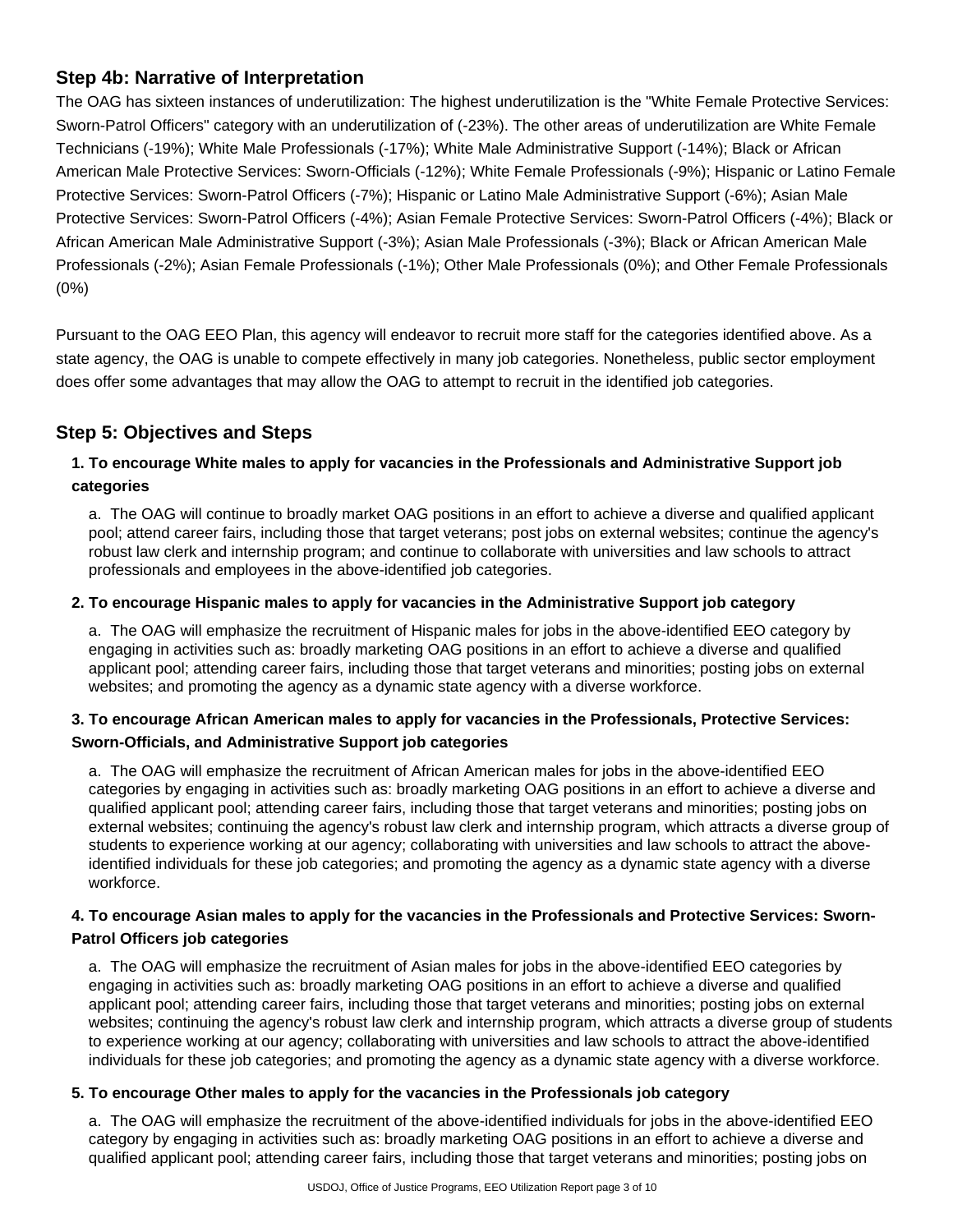external websites; continuing the agency's robust law clerk and internship program, which attracts a diverse group of students to experience working at our agency; collaborating with universities and law schools to attract the aboveidentified individuals for these job categories; and promoting the agency as a dynamic state agency with a diverse workforce.

# **6. To encourage White females to apply for vacancies in the Professionals, Technicians, and Protective Services: Sworn-Patrol Officers job categories**

a. The OAG will continue to broadly market OAG positions in an effort to achieve a diverse and qualified applicant pool; attend career fairs, including those that target veterans and minorities, including women; post jobs on external websites; continue the agency's robust law clerk and internship program; and continue to collaborate with universities and law schools to attract professionals and employees in the above-identified job categories.

#### **7. To encourage Hispanic females to apply for vacancies in the Protective Services: Sworn-Patrol Officers job category**

a. The OAG will emphasize the recruitment of Hispanic females for jobs in the above-identified EEO category by engaging in activities such as: broadly marketing OAG positions in an effort to achieve a diverse and qualified applicant pool; attending career fairs, including those that target veterans and minorities; posting jobs on external websites; and promoting the agency as a dynamic state agency with a diverse workforce.

#### **8. To encourage Asian females to apply for vacancies in the Professionals and Protective Services: Sworn-Patrol Officers job categories**

a. The OAG will emphasize the recruitment of Asian females for jobs in the above-identified EEO categories by engaging in activities such as: broadly marketing OAG positions in an effort to achieve a diverse and qualified applicant pool; attending career fairs, including those that target veterans and minorities; posting jobs on external websites; continuing the agency's robust law clerk and internship program, which attracts a diverse group of students to experience working at our agency; collaborating with universities and law schools to attract the above-identified individuals for these job categories; and promoting the agency as a dynamic state agency with a diverse workforce.

#### **9. To encourage Other females to apply for the vacancies in the Professionals job category**

a. The OAG will emphasize the recruitment of the above-identified individuals for jobs in the above-identified EEO category by engaging in activities such as: broadly marketing OAG positions in an effort to achieve a diverse and qualified applicant pool; attending career fairs, including those that target veterans and minorities, including women; posting jobs on external websites; continuing the agency's robust law clerk and internship program, which attracts a diverse group of students to experience working at our agency; collaborating with universities and law schools to attract the above-identified individuals for these job categories; and promoting the agency as a dynamic state agency with a diverse workforce.

# **Step 6: Internal Dissemination**

The agency will continue to demonstrate to its employees its commitment to ensuring that equal employment opportunities are consistent with applicable laws and regulations by engaging in actions such as:

- continuing to include a policy on discrimination and equal employment opportunities in its Policies and Procedures Manual, which is available to all employees via the intranet and a desktop icon;

- continuing to regularly review all of its policies (e.g., Discrimination and Equal Employment Opportunities, Harassment, Accommodations) and updating them as needed;

- continuing to enforce agency policies prohibiting discrimination and harassment;

- continuing to provide information on equal employment opportunities and discrimination to all new employees during New Employee Orientation;

- continuing to require all new employees to take an online course (Required Information for New Employees) that provides information on equal employment opportunities and discrimination;

- continuing to require mandatory discrimination-awareness training for all employees;

- continuing to provide employees with an Employee Ombudsman as a safe, confidential way for employees to raise any concerns regarding discrimination or equal employment opportunities;

- continuing to provide employees with a Formal Complaint Officer as a way to formally present complaints regarding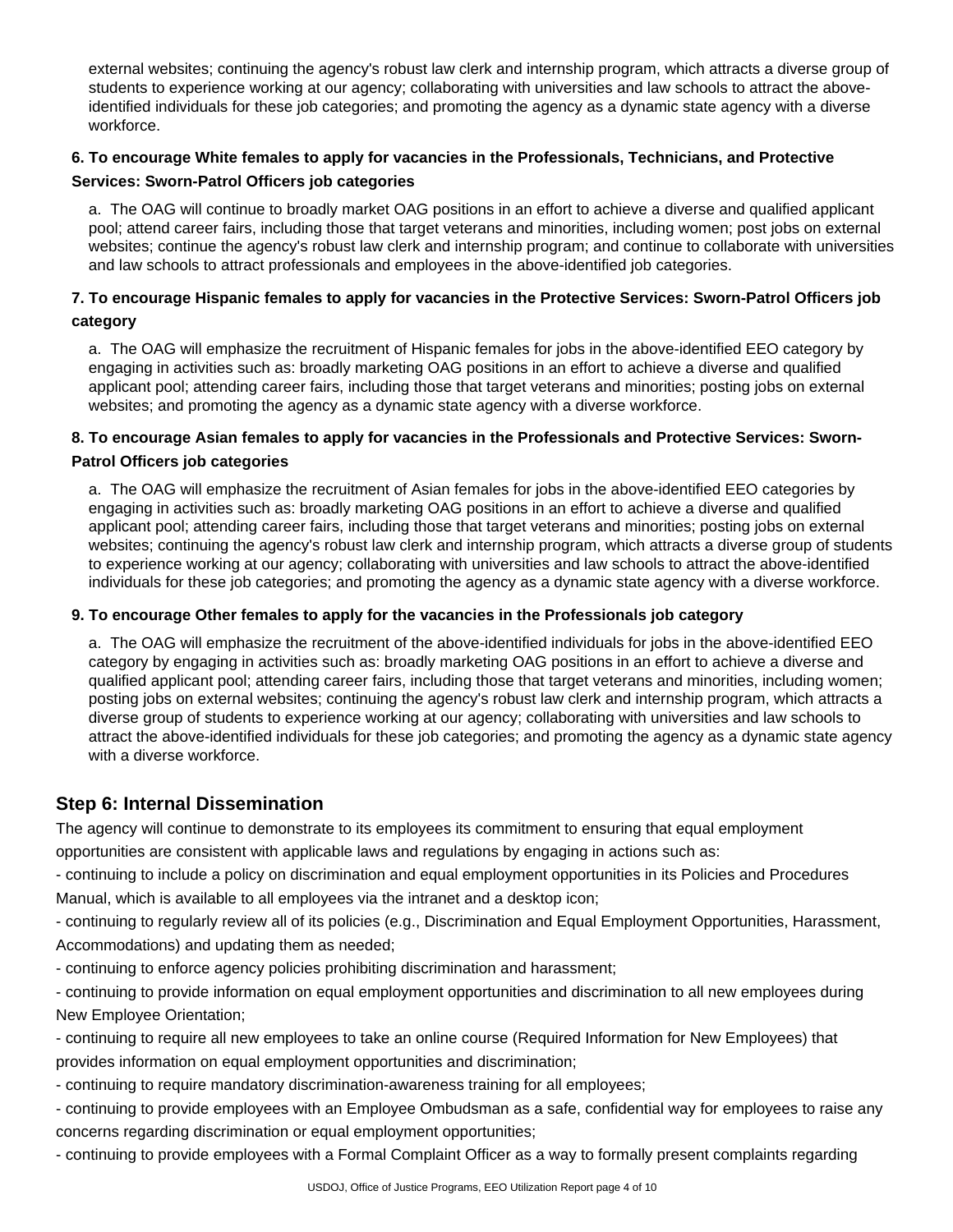discrimination or equal employment opportunities;

- continuing to provide employees with an Employee Assistance Program;

- continuing to provide training to managers regarding hiring practices, interviewing, and employment issues;
- continuing to post the EEO Plan on the agency intranet, which makes it readily available to all employees; and

- continuing to review agency demographics and detect trends that could require further emphasis in recruitment or training.

## **Step 7: External Dissemination**

The agency will continue to emphasize its commitment to having a diverse workforce and to ensuring that equal employment opportunities are consistent with applicable laws and regulations. The OAG will continue to identify in all its job announcements that it is an equal opportunity employer. Job announcements are posted externally on capps.taleo.net, workintexas.com, and texasattorneygeneral.gov. The agencys positions are also posted on other websites, including Indeed.com. In addition, the OAG will continue to participate in recruiting efforts to attract a diverse workforce. Finally, the OAG will continue to make the EEO Plan available on the agency website at texasattorneygeneral.gov.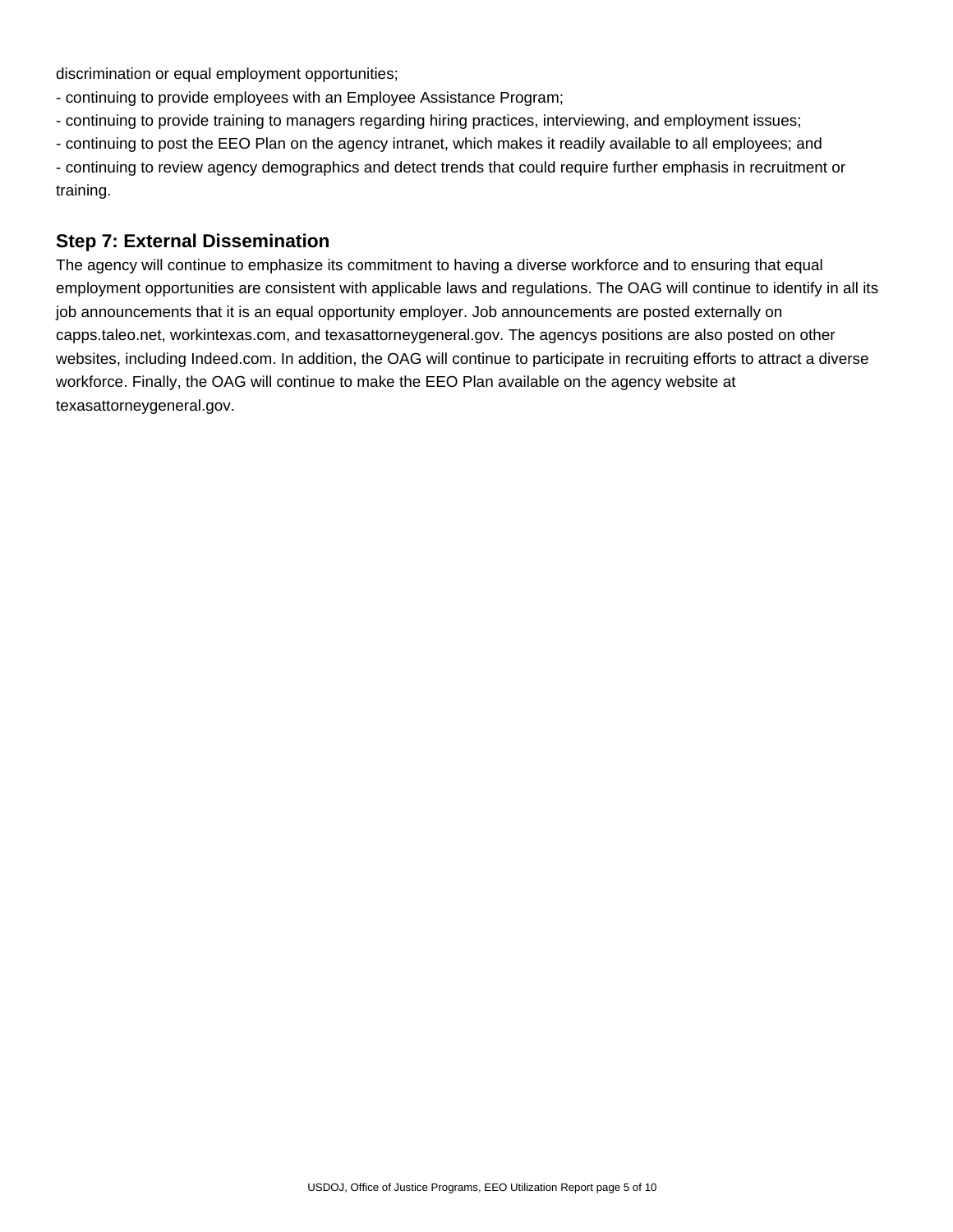## **Utilization Analysis ChartRelevant Labor Market: Texas**

|                                                             |                 |                                    |                            |                       | Male             |                                 |                | Female |                                             |                          |                         |                       |                  |                                 |                |          |
|-------------------------------------------------------------|-----------------|------------------------------------|----------------------------|-----------------------|------------------|---------------------------------|----------------|--------|---------------------------------------------|--------------------------|-------------------------|-----------------------|------------------|---------------------------------|----------------|----------|
| Job Categories                                              | White           | Hispanic<br>or Latino              | <b>Black or</b><br>African | American<br>Indian or | Asian            | Native<br>Hawaiiar              | Two or<br>More | Other  | White                                       | Hispanic<br>or Latino    | Black or<br>African     | American<br>Indian or | Asian            | Native<br>Hawaiian              | Two or<br>More | Other    |
|                                                             |                 |                                    | American                   | Alaska<br>Native      |                  | or Other<br>Pacific<br>Islander | Races          |        |                                             |                          | American                | Alaska<br>Native      |                  | or Other<br>Pacific<br>Islander | Races          |          |
| Officials/Administrators                                    |                 |                                    |                            |                       |                  |                                 |                |        |                                             |                          |                         |                       |                  |                                 |                |          |
| Workforce #/%                                               | 56/42%          | 11/8%                              | 2/1%                       | 0/0%                  | 1/1%             | 0/0%                            | 1/1%           | 0/0%   | 42/31%                                      | 13/10%                   | 5/4%                    | 0/0%                  | 2/1%             | 0/0%                            | 1/1%           | 0/0%     |
| CLS #/%                                                     | 4%              | 580,285/4 141,750/1<br>$1\%$       | 46,940/4<br>%              | 2,855/0%              | 32,690/2<br>$\%$ | 355/0%                          | 5,585/0%       |        | 2,320/0% 329,245/2 104,820/8 57,910/4<br>5% | %                        | $\%$                    | 1,450/0%              | 18,120/1<br>$\%$ | 290/0%                          | 4,100/0%       | ,920/0%  |
| Utilization #/%                                             | $-2%$           | $-2%$                              | $-2%$                      | $-0%$                 | $-2%$            | $-0%$                           | 0%             | $-0%$  | 7%                                          | 2%                       | $-1%$                   | $-0%$                 | $0\%$            | $-0\%$                          | 0%             | $-0\%$   |
| <b>Professionals</b>                                        |                 |                                    |                            |                       |                  |                                 |                |        |                                             |                          |                         |                       |                  |                                 |                |          |
| Workforce #/%                                               | 411/13%         | 225/7%                             | 44/1%                      | 0/0%                  | 25/1%            | 1/0%                            | 21/1%          | 0/0%   | 810/26%                                     | 966/31%                  | 464/15%                 | 3/0%                  | 59/2%            | 3/0%                            | 41/1%          | 0/0%     |
| <b>CLS #/%</b>                                              | 0%              | 571,920/3 128,995/7<br>%           | 62,490/3<br>$\%$           | 2,165/0%              | 82,485/4<br>$\%$ | 325/0%                          | 6,205/0%       |        | 3,610/0% 671,035/3 185,970/1<br>5%          | 0%                       | 117,635/6 3,215/0%<br>% |                       | 64,765/3<br>$\%$ | 570/0%                          | 8,510/0%       | 3,885/0% |
| Utilization #/%                                             | $-17%$          | 1%                                 | $-2%$                      | $-0%$                 | $-3%$            | 0%                              | 0%             | $-0%$  | $-9%$                                       | 22%                      | 9%                      | $-0%$                 | $-1%$            | 0%                              | 1%             | $-0%$    |
| <b>Technicians</b>                                          |                 |                                    |                            |                       |                  |                                 |                |        |                                             |                          |                         |                       |                  |                                 |                |          |
| Workforce #/%                                               | 41/38%          | 15/14%                             | 8/7%                       | 1/1%                  | 6/6%             | 0/0%                            | 3/3%           | 0/0%   | 9/8%                                        | 17/16%                   | 4/4%                    | 0/0%                  | 5/5%             | 0/0%                            | 0/0%           | 0/0%     |
| CLS #/%                                                     | ℅               | 88,020/28 35,655/11<br>%           | 13,085/4<br>%              | 485/0%                | 11,895/4<br>%    | 225/0%                          | ,210/0%        | 395/0% | %                                           | 86,770/28 37,265/12<br>% | 26,250/8<br>%           | 560/0%                | 9,825/3%         | 105/0%                          | 1,215/0%       | 695/0%   |
| Utilization #/%                                             | 10%             | 2%                                 | 3%                         | 1%                    | 2%               | $-0%$                           | 2%             | $-0%$  | $-19%$                                      | 4%                       | $-5%$                   | $-0\%$                | 1%               | $-0\%$                          | $-0%$          | $-0\%$   |
| <b>Protective Services:</b><br><b>Sworn-Officials</b>       |                 |                                    |                            |                       |                  |                                 |                |        |                                             |                          |                         |                       |                  |                                 |                |          |
| Workforce #/%                                               | 31/67%          | 9/20%                              | 0/0%                       | 0/0%                  | 0/0%             | 0/0%                            | 0/0%           | 0/0%   | 4/9%                                        | 0/0%                     | 0/0%                    | 2/4%                  | 0/0%             | 0/0%                            | 0/0%           | 0/0%     |
| CLS #/%                                                     | $\%$            | 94,995/42 52,260/23 26,585/12<br>% | $\%$                       | 525/0%                | ,590/1%          | 160/0%                          | ,295/1%        | 575/0% | 21,140/9<br>$\%$                            | 11,835/5<br>$\%$         | 15,775/7<br>$\%$        | 215/0%                | 355/0%           | 15/0%                           | 490/0%         | 240/0%   |
| Utilization #/%                                             | 26%             | $-3%$                              | $-12%$                     | $-0%$                 | $-1%$            | $-0%$                           | $-1%$          | $-0%$  | $-1%$                                       | $-5%$                    | $-7%$                   | 4%                    | $-0%$            | $-0\%$                          | $-0%$          | $-0\%$   |
| <b>Protective Services:</b><br><b>Sworn-Patrol Officers</b> |                 |                                    |                            |                       |                  |                                 |                |        |                                             |                          |                         |                       |                  |                                 |                |          |
| Workforce #/%                                               | 80/54%          | 36/24%                             | 8/5%                       | 0/0%                  | 0/0%             | 0/0%                            | 1/1%           | 0/0%   | 13/9%                                       | 5/3%                     | 3/2%                    | 1/1%                  | 0/0%             | 0/0%                            | 0/0%           | 0/0%     |
| Civilian Labor Force #/%                                    | 201,995/2<br>9% | 62,255/9<br>%                      | 25,460/4<br>$\%$           | 780/0%                | 31,565/4<br>$\%$ | 105/0%                          | 3,375/0%       |        | ,655/0% 227,515/3 76,685/11<br>2%           | %                        | 39,070/6<br>$\%$        | 925/0%                | 27,840/4<br>%    | 245/0%                          | 3,985/1%       | .685/0%  |
| Utilization #/%                                             | 26%             | 16%                                | 2%                         | $-0%$                 | $-4%$            | $-0%$                           | 0%             | $-0%$  | $-23%$                                      | $-7%$                    | $-3%$                   | 1%                    | $-4%$            | $-0%$                           | $-1%$          | $-0\%$   |
| <b>Protective Services: Non-</b><br><b>sworn</b>            |                 |                                    |                            |                       |                  |                                 |                |        |                                             |                          |                         |                       |                  |                                 |                |          |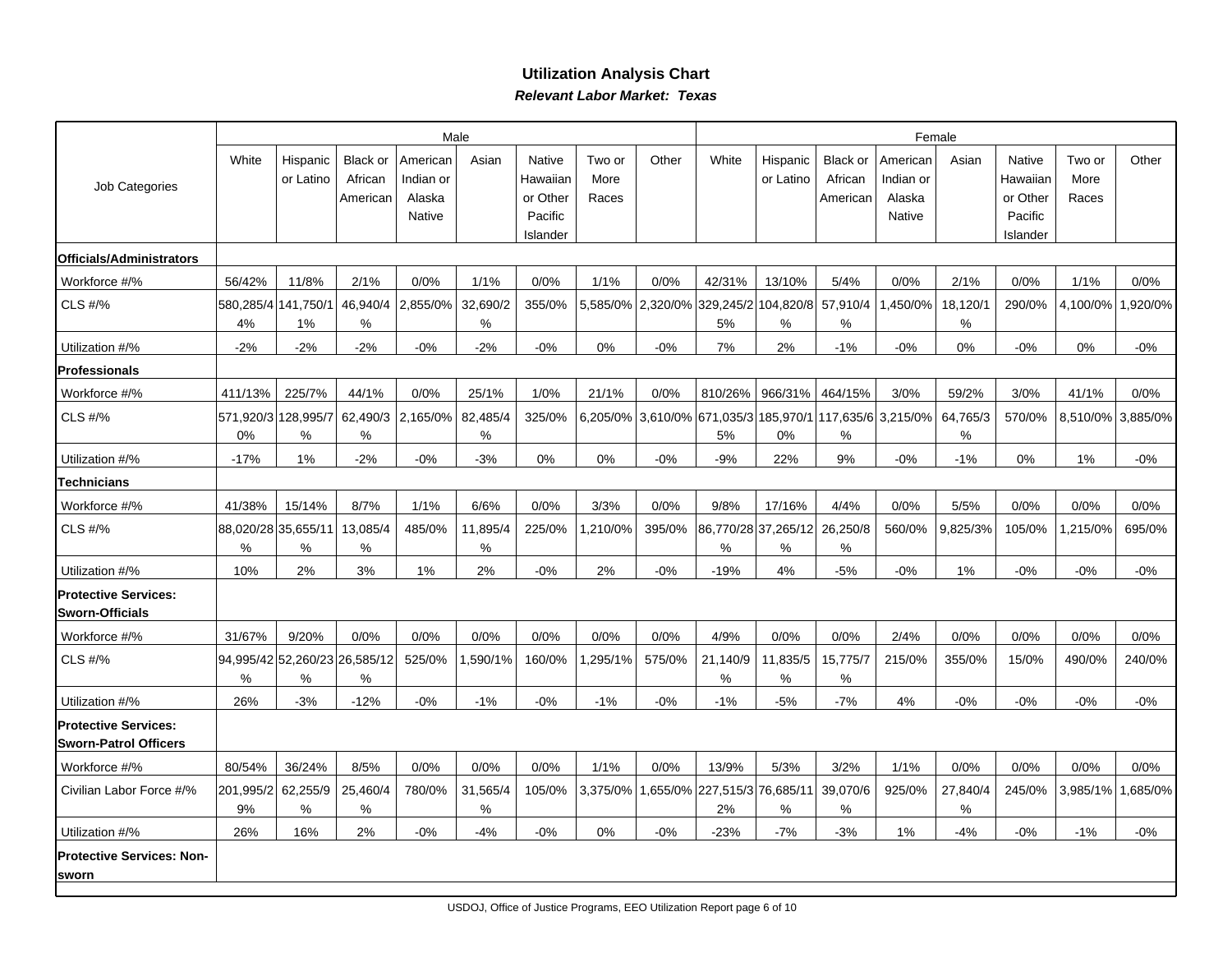|                               |               |                            |                                             |                                                  | Male          |                                                  |                         | Female            |                                                                                       |                       |                                        |                                                    |               |                                                  |                         |                   |
|-------------------------------|---------------|----------------------------|---------------------------------------------|--------------------------------------------------|---------------|--------------------------------------------------|-------------------------|-------------------|---------------------------------------------------------------------------------------|-----------------------|----------------------------------------|----------------------------------------------------|---------------|--------------------------------------------------|-------------------------|-------------------|
| Job Categories                | White         | Hispanic<br>or Latino      | <b>Black or</b><br>African<br>American      | American<br>Indian or<br>Alaska<br><b>Native</b> | Asian         | <b>Native</b><br>Hawaiian<br>or Other<br>Pacific | Two or<br>More<br>Races | Other             | White                                                                                 | Hispanic<br>or Latino | <b>Black or</b><br>African<br>American | l American<br>Indian or<br>Alaska<br><b>Native</b> | Asian         | <b>Native</b><br>Hawaiian<br>or Other<br>Pacific | Two or<br>More<br>Races | Other             |
|                               |               |                            |                                             |                                                  |               | Islander                                         |                         |                   |                                                                                       |                       |                                        |                                                    |               | Islander                                         |                         |                   |
| Workforce #/%                 | 26/29%        | 15/17%                     | 4/4%                                        | 0/0%                                             | 0/0%          | 0/0%                                             | 1/1%                    | 0/0%              | 17/19%                                                                                | 19/21%                | 6/7%                                   | 0/0%                                               | 0/0%          | 0/0%                                             | 1/1%                    | 0/0%              |
| CLS #/%                       | 4,570/27<br>% | 2,460/15<br>%              | 1,195/7%                                    | 30/0%                                            | 130/1%        | 0/0%                                             | 95/1%                   | 55/0%             | 4,390/26<br>%                                                                         | %                     | 2,480/15 1,165/7%                      | 0/0%                                               | 85/1%         | 0/0%                                             | 135/1%                  | 20/0%             |
| Utilization #/%               | 2%            | 2%                         | $-3%$                                       | $-0%$                                            | $-1%$         | 0%                                               | 1%                      | $-0%$             | $-7%$                                                                                 | 7%                    | $-0\%$                                 | 0%                                                 | $-1%$         | $0\%$                                            | 0%                      | $-0%$             |
| <b>Administrative Support</b> |               |                            |                                             |                                                  |               |                                                  |                         |                   |                                                                                       |                       |                                        |                                                    |               |                                                  |                         |                   |
| Workforce #/%                 | 29/7%         | 22/5%                      | 4/1%                                        | 0/0%                                             | 2/0%          | 0/0%                                             | 3/1%                    | 0/0%              |                                                                                       | 153/35% 155/36%       | 49/11%                                 | 0/0%                                               | 5/1%          | 0/0%                                             | 11/3%                   | 0/0%              |
| CLS #/%                       | 0%            | 1%                         | 591,205/2 318,910/1 112,160/4 2,830/0%<br>% |                                                  | 44,130/2<br>% |                                                  |                         |                   | 1,230/0%   7,925/0%   4,360/0%   967,165/3   566,400/1   228,485/8   5,395/0%  <br>3% | 9%                    | %                                      |                                                    | 47,370/2<br>% | 1,255/0%                                         | 13,890/0<br>%           | 6,530/0%          |
| Utilization #/%               | $-14%$        | $-6%$                      | $-3%$                                       | $-0%$                                            | $-1%$         | $-0%$                                            | 0%                      | $-0%$             | 2%                                                                                    | 16%                   | 3%                                     | $-0%$                                              | $-0%$         | $-0%$                                            | 2%                      | $-0%$             |
| <b>ISkilled Craft</b>         |               |                            |                                             |                                                  |               |                                                  |                         |                   |                                                                                       |                       |                                        |                                                    |               |                                                  |                         |                   |
| Workforce #/%                 | 1/33%         | 1/33%                      | 0/0%                                        | 0/0%                                             | 0/0%          | 0/0%                                             | 0/0%                    | 0/0%              | 0/0%                                                                                  | 1/33%                 | 0/0%                                   | 0/0%                                               | 0/0%          | 0/0%                                             | 0/0%                    | 0/0%              |
| CLS #/%                       | 2%            | 472.255/41521.955/41<br>6% | 55,720/5<br>%                               | 3,210/0%                                         | 18,345/2<br>% | 400/0%                                           |                         | 5,750/1% 2,820/0% | 22,435/2<br>%                                                                         | %                     | 18,755/2 5,855/1%                      | 310/0%                                             | 4.830/0%      | 80/0%                                            | 615/0%                  | 135/0%            |
| Utilization #/%               | $-8%$         | $-13%$                     | $-5%$                                       | $-0%$                                            | $-2%$         | $-0\%$                                           | $-1%$                   | $-0%$             | $-2%$                                                                                 | 32%                   | $-1%$                                  | $-0%$                                              | $-0%$         | $-0%$                                            | $-0%$                   | $-0%$             |
| <b>lService/Maintenance</b>   |               |                            |                                             |                                                  |               |                                                  |                         |                   |                                                                                       |                       |                                        |                                                    |               |                                                  |                         |                   |
| Workforce #/%                 | 3/60%         | 1/20%                      | 1/20%                                       | 0/0%                                             | 0/0%          | 0/0%                                             | 0/0%                    | 0/0%              | 0/0%                                                                                  | 0/0%                  | 0/0%                                   | 0/0%                                               | 0/0%          | 0/0%                                             | 0/0%                    | 0/0%              |
| CLS #/%                       | 0%            | 0%                         | 596,680/2 895,570/3 207,740/7 3,955/0%<br>% |                                                  | 41,655/1<br>% |                                                  |                         |                   | 1,280/0% 9,265/0% 5,160/0% 403,495/1 588,965/2 173,535/6 3,805/0%<br>4%               | 0%                    | %                                      |                                                    | 45,570/2<br>% | 975/0%                                           |                         | 7,875/0% 3,200/0% |
| Utilization #/%               | 40%           | $-10%$                     | 13%                                         | $-0\%$                                           | $-1%$         | $-0\%$                                           | $-0\%$                  | $-0\%$            | $-14%$                                                                                | $-20%$                | $-6%$                                  | $-0\%$                                             | $-2%$         | $-0\%$                                           | $-0%$                   | $-0\%$            |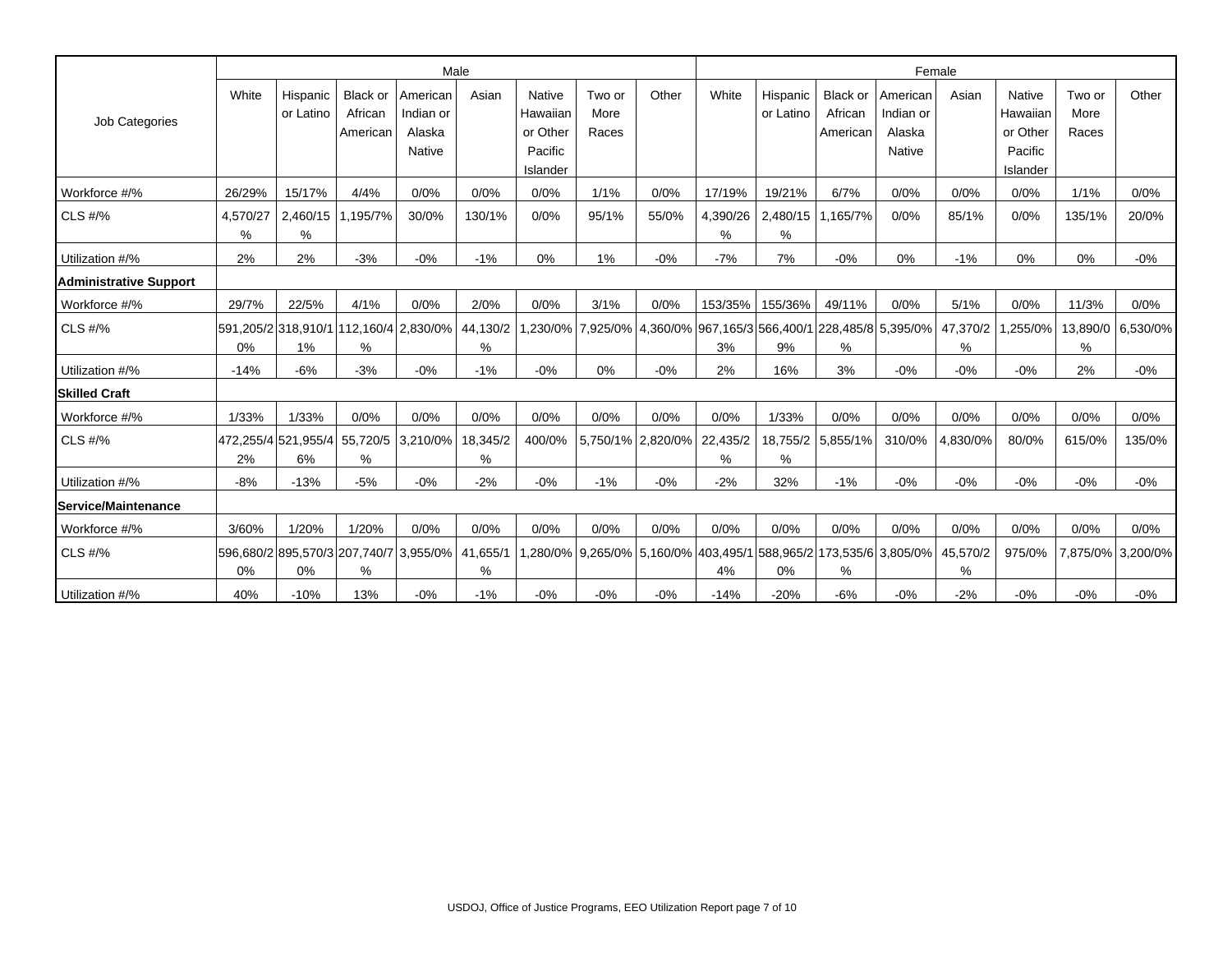#### **Significant Underutilization Chart**

|                               |       |           |          | Male      |       |          |        | Female |       |            |          |           |       |          |        |       |
|-------------------------------|-------|-----------|----------|-----------|-------|----------|--------|--------|-------|------------|----------|-----------|-------|----------|--------|-------|
|                               | White | Hispanic  | Black or | American  | Asian | Native   | Two or | Other  | White | Hispanic I | Black or | American  | Asian | Native   | Two or | Other |
| Job Categories                |       | or Latino | African  | Indian or |       | Hawaiian | More   |        |       | or Latino  | African  | Indian or |       | Hawaiian | More   |       |
|                               |       |           | American | Alaska    |       | or Other | Races  |        |       |            | American | Alaska    |       | or Other | Races  |       |
|                               |       |           |          | Native    |       | Pacific  |        |        |       |            |          | Native    |       | Pacific  |        |       |
|                               |       |           |          |           |       | Islander |        |        |       |            |          |           |       | Islander |        |       |
| Professionals                 | V     |           | ✔        |           | ✓     |          |        | ✓      | ✔     |            |          |           | ✓     |          |        | ✔     |
| Technicians                   |       |           |          |           |       |          |        |        | ✓     |            |          |           |       |          |        |       |
| <b>Protective Services:</b>   |       |           | ✔        |           |       |          |        |        |       |            |          |           |       |          |        |       |
| Sworn-Officials               |       |           |          |           |       |          |        |        |       |            |          |           |       |          |        |       |
| <b>Protective Services:</b>   |       |           |          |           | ✔     |          |        |        | ✔     | V          |          |           | ✔     |          |        |       |
| <b>Sworn-Patrol Officers</b>  |       |           |          |           |       |          |        |        |       |            |          |           |       |          |        |       |
| <b>Administrative Support</b> | ✓     | ✔         | ✔        |           |       |          |        |        |       |            |          |           |       |          |        |       |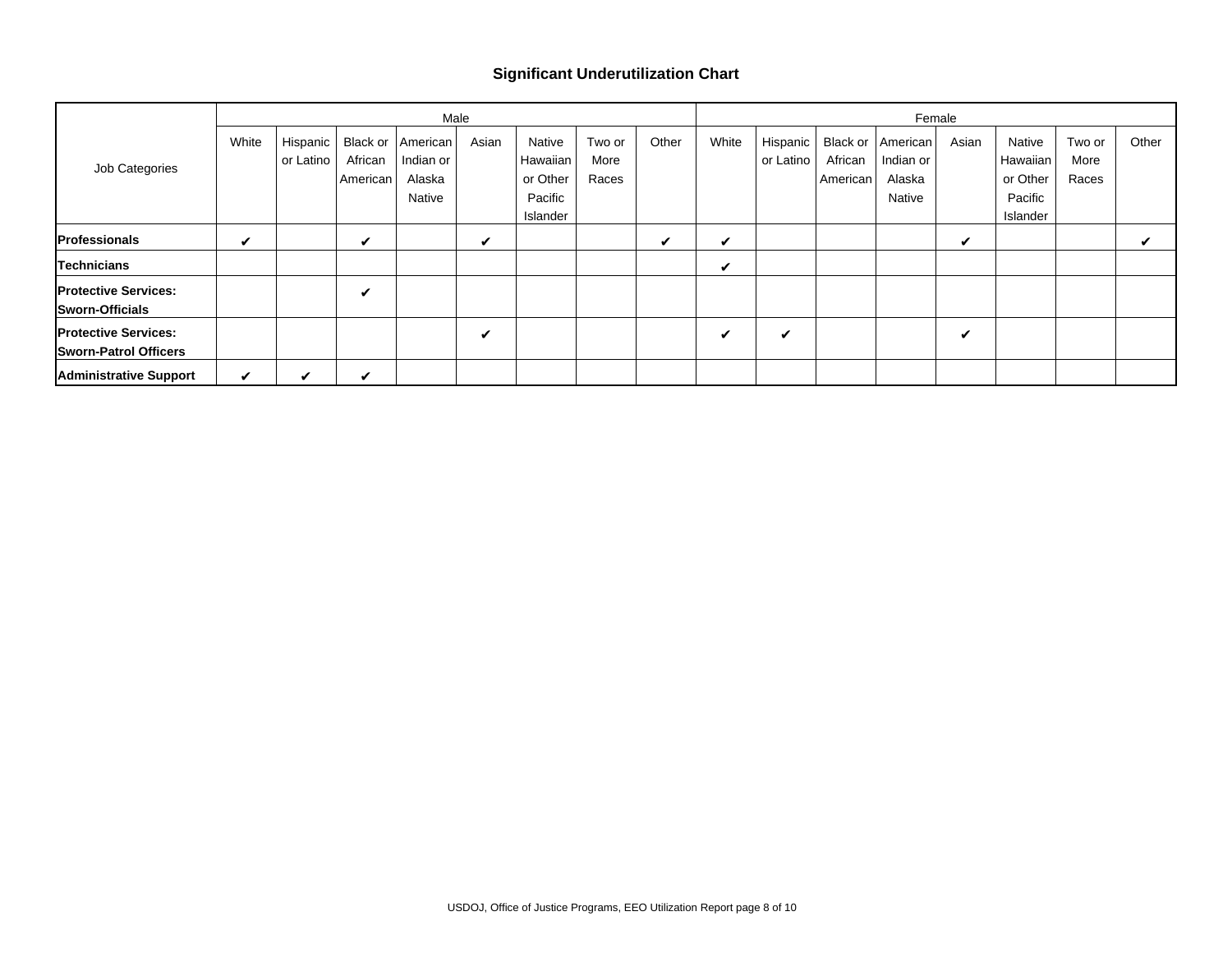## **Law Enforcement Category Rank Chart**

|                               |        |           |                 | Male      |       |          |        | Female |       |           |          |           |       |               |        |       |
|-------------------------------|--------|-----------|-----------------|-----------|-------|----------|--------|--------|-------|-----------|----------|-----------|-------|---------------|--------|-------|
|                               | White  | Hispanic  | <b>Black or</b> | American  | Asian | Native   | Two or | Other  | White | Hispanic  | Black or | American  | Asian | <b>Native</b> | Two or | Other |
| Job Categories                |        | or Latino | African         | Indian or |       | Hawaiian | More   |        |       | or Latino | African  | Indian or |       | Hawaiian      | More   |       |
|                               |        |           | American        | Alaska    |       | or Other | Races  |        |       |           | American | Alaska    |       | or Other      | Races  |       |
|                               |        |           |                 | Native    |       | Pacific  |        |        |       |           |          | Native    |       | Pacific       |        |       |
|                               |        |           |                 |           |       | Islander |        |        |       |           |          |           |       | Islander      |        |       |
| Director of Law               |        |           |                 |           |       |          |        |        |       |           |          |           |       |               |        |       |
| Enforcement                   |        |           |                 |           |       |          |        |        |       |           |          |           |       |               |        |       |
| Workforce #/%                 | 1/100% | 0/0%      | 0/0%            | 0/0%      | 0/0%  | 0/0%     | 0/0%   | 0/0%   | 0/0%  | 0/0%      | 0/0%     | 0/0%      | 0/0%  | 0/0%          | 0/0%   | 0/0%  |
| Chief                         |        |           |                 |           |       |          |        |        |       |           |          |           |       |               |        |       |
| Workforce #/%                 | 1/100% | 0/0%      | 0/0%            | 0/0%      | 0/0%  | 0/0%     | 0/0%   | 0/0%   | 0/0%  | 0/0%      | 0/0%     | 0/0%      | 0/0%  | 0/0%          | 0/0%   | 0/0%  |
| Major                         |        |           |                 |           |       |          |        |        |       |           |          |           |       |               |        |       |
| Workforce #/%                 | 4/100% | 0/0%      | 0/0%            | 0/0%      | 0/0%  | 0/0%     | 0/0%   | 0/0%   | 0/0%  | 0/0%      | 0/0%     | 0/0%      | 0/0%  | 0/0%          | 0/0%   | 0/0%  |
| Captain                       |        |           |                 |           |       |          |        |        |       |           |          |           |       |               |        |       |
| Workforce #/%                 | 12/67% | 4/22%     | 0/0%            | 0/0%      | 0/0%  | 0/0%     | 0/0%   | 0/0%   | 1/6%  | 0/0%      | 0/0%     | 1/6%      | 0/0%  | 0/0%          | 0/0%   | 0/0%  |
| .ieutenant                    |        |           |                 |           |       |          |        |        |       |           |          |           |       |               |        |       |
| Workforce #/%                 | 13/59% | 5/23%     | 0/0%            | 0/0%      | 0/0%  | 0/0%     | 0/0%   | 0/0%   | 3/14% | 0/0%      | 0/0%     | 1/5%      | 0/0%  | 0/0%          | 0/0%   | 0/0%  |
| <b>Protective Services:</b>   |        |           |                 |           |       |          |        |        |       |           |          |           |       |               |        |       |
| <b>ISworn-Patrol Officers</b> |        |           |                 |           |       |          |        |        |       |           |          |           |       |               |        |       |
| Workforce #/%                 | 80/54% | 36/24%    | 8/5%            | 0/0%      | 0/0%  | 0/0%     | 1/1%   | 0/0%   | 13/9% | 5/3%      | 3/2%     | 1/1%      | 0/0%  | 0/0%          | 0/0%   | 0/0%  |